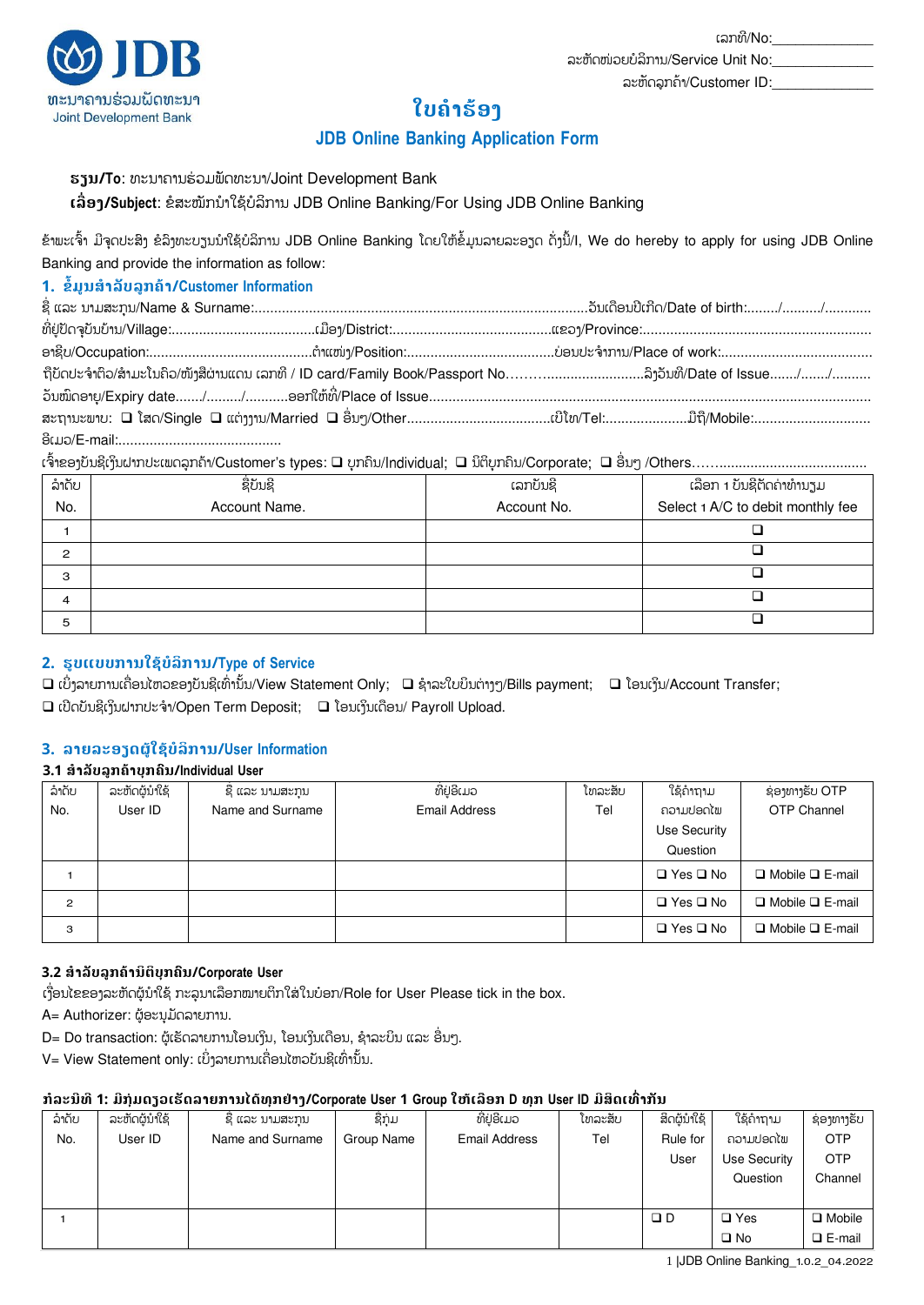| $\overline{c}$ |  |  | $\Box$ D | $\square$ Yes | $\Box$ Mobile |
|----------------|--|--|----------|---------------|---------------|
|                |  |  |          | $\square$ No  | $\Box$ E-mail |
| 3              |  |  | $\Box$ D | $\square$ Yes | $\Box$ Mobile |
|                |  |  |          | $\square$ No  | $\Box$ E-mail |
| 4              |  |  | $\Box$ D | $\square$ Yes | $\Box$ Mobile |
|                |  |  |          | $\square$ No  | $\Box$ E-mail |
| 5              |  |  | $\Box$ D | $\square$ Yes | $\Box$ Mobile |
|                |  |  |          | $\square$ No  | $\Box$ E-mail |

ກຸ່ມ/Group………………………………..ເຮັດລາຍການໄດ້ທຸກຢ່າງໂດຍບໍ່ມີຜູ້ອະນຸມັດ/Do transaction without Authorized

# **ກໍລະນີທີ2: Corporate User ມີ2 Group ືMaker, Authorizer Level 1.**

# **ໃຫ້ຂຼນໃສຸ່ບໞຬນ Group Name ວໞາ User ID ໃຈຢູຸ່ກຸຸ່ມໃຈ. User ID ຢູຸ່ໃນກຸຸ່ມຈຼວກັນມີສິຈຽທ຺ື່າກັນ.**

| ລໍາດັບ         | ລະຫັດຜູ້ນຳ | ຊື່ ແລະ ນາມສະກຸນ | ຊື່ກຸ່ມ    | ທີ່ຢູ່ອີເມວ          | ໂທລະສັບ | ສິດຜູ້ນຳໃຊ້          | ใຊ້ຄຳຖາມ      | ຊ່ອງທາງຮັບ    |
|----------------|------------|------------------|------------|----------------------|---------|----------------------|---------------|---------------|
| No.            | ใຊ້        | Name and Surname | Group Name | <b>Email Address</b> | Tel     | Rule for             | ຄວາມປອດໄພ     | <b>OTP</b>    |
|                | User ID    |                  |            |                      |         | User                 | Use Security  | <b>OTP</b>    |
|                |            |                  |            |                      |         |                      | Question      | Channel       |
|                |            |                  |            |                      |         | QVQD                 | $\square$ Yes | $\Box$ Mobile |
|                |            |                  |            |                      |         | $\Box$ A             | $\square$ No  | $\Box$ E-mail |
| $\overline{c}$ |            |                  |            |                      |         | $\Box \lor \Box \ D$ | $\square$ Yes | $\Box$ Mobile |
|                |            |                  |            |                      |         | $\Box A$             | $\square$ No  | $\Box$ E-mail |
| З              |            |                  |            |                      |         | $\Box \lor \Box \ D$ | $\square$ Yes | $\Box$ Mobile |
|                |            |                  |            |                      |         | $\Box A$             | $\square$ No  | $\Box$ E-mail |
| 4              |            |                  |            |                      |         | QVQD                 | $\Box$ Yes    | $\Box$ Mobile |
|                |            |                  |            |                      |         | $\Box$ A             | $\square$ No  | $\Box$ E-mail |
| 5              |            |                  |            |                      |         | $\Box \lor \Box \ D$ | $\square$ Yes | $\Box$ Mobile |
|                |            |                  |            |                      |         | $\Box$ A             | $\square$ No  | $\Box$ E-mail |

ກຸ່ມ/Group…………………………………. ເຮັດລາຍການໂອນເງິນ ແລະ ລໍຖ້າອະນຸມັດ/Do transaction and need to be Authorized ກໃ ຸຓ/Group…………………………….: ຽຎັຌກໃ ຸຓຏູຬໄ ະຌຸຓຈັລະຈຍັ 1/Group Authorized Level 1

### **ກໍລະນີທີ3: Corporate User ມີ3 Group ືMaker, Authorizer Level 1, Authorizer Level 2. ໃຫ້ຂຼນໃສຸ່ບໞຬນ Group Name ວໞາ User ID ໃຈຢູຸ່ກຸຸ່ມໃຈ. User ID ຢູຸ່ໃນກຸຸ່ມຈຼວກັນມີສິຈຽທ຺ື່າກັນ.**

| ລຳດັບ          | ລະຫັດຜູ້ນຳ | ຊື່ ແລະ ນາມສະກຸນ | ຊື່ກຸ່ມ    | ທີ່ຢູ່ອີເມວ          | ໂທລະສັບ | ສິດຜູ້ນຳໃຊ້          | ໃຊ້ຄຳຖາມ      | ຊ່ອງທາງຮັບ     |
|----------------|------------|------------------|------------|----------------------|---------|----------------------|---------------|----------------|
| No.            | ໃຊ້        | Name and Surname | Group Name | <b>Email Address</b> | Tel     | Rule for             | ຄວາມປອດໄພ     | <b>OTP</b>     |
|                | User ID    |                  |            |                      |         | User                 | Use Security  | <b>OTP</b>     |
|                |            |                  |            |                      |         |                      | Question      | Channel        |
|                |            |                  |            |                      |         | QVQD                 | $\square$ Yes | $\Box$ Mobile  |
|                |            |                  |            |                      |         | $\Box A$             | $\square$ No  | $\Box$ E-mail  |
| $\overline{2}$ |            |                  |            |                      |         | QVQD                 | $\square$ Yes | $\Box$ Mobile  |
|                |            |                  |            |                      |         | $\Box$ A             | $\square$ No  | $\Box$ E-mail  |
| З              |            |                  |            |                      |         | $\Box \lor \Box \ D$ | $\square$ Yes | $\Box$ Mobile  |
|                |            |                  |            |                      |         | $\Box A$             | $\square$ No  | $\Box$ E-mail  |
| 4              |            |                  |            |                      |         | QVQD                 | $\square$ Yes | $\Box$ Mobile  |
|                |            |                  |            |                      |         | $\Box A$             | $\square$ No  | $\Box$ E-mail  |
| 5              |            |                  |            |                      |         | QVQD                 | $\square$ Yes | $\Box$ Mobile  |
|                |            |                  |            |                      |         | $\Box A$             | $\square$ No  | $\n  E-mail\n$ |

ກຸ່ມ/Group…………………………………. ເຮັດລາຍການໂອນເງິນ ແລະ ລໍຖ້າອະນຸມັດ/ Do transaction and need to be Authorized.

ກໃ ຸຓ/Group…………………………….: ຽຎັຌກໃ ຸຓຏູຬໄ ະຌຸຓຈັລະຈຍັ 1/Group Authorized Level 1.

ກຸ່ມ/Group……………………………………..: ເປັນກຸ່ມຜູ້ອະນຸມັດລະດັບ 2/Group Authorized Level 2.

### **ກໍລະນີທີ4: Corporate User ມີ1 Group ືView Statement Only.**

| ລຳດັບ          | ລະຫັດຜູ້ນຳ | ຊີ ແລະ ນາມສະກຸນ  | ຊື່ກຸ່ມ    | ທີ່ຢູ່ອີເມວ          | ໂທລະສັບ | ສິດຜູ້ນຳໃຊ້ | ໃຊ້ຄຳຖາມ      | ຊ່ອງທາງຮັບ       |
|----------------|------------|------------------|------------|----------------------|---------|-------------|---------------|------------------|
| No.            | ໃຊ້        | Name and Surname | Group Name | <b>Email Address</b> | Tel     | Rule for    | ຄວາມປອດໄພ     | <b>OTP</b>       |
|                | User ID    |                  |            |                      |         | User        | Use Security  | <b>OTP</b>       |
|                |            |                  |            |                      |         |             | Question      | Channel          |
|                |            |                  |            |                      |         | $\Box$ $V$  | $\square$ Yes | $\Box$ Mobile    |
|                |            |                  |            |                      |         |             | $\square$ No  | $\square$ E-mail |
| $\overline{c}$ |            |                  |            |                      |         | $\Box$ $V$  | $\square$ Yes | $\Box$ Mobile    |
|                |            |                  |            |                      |         |             | $\square$ No  | $\n  E-mail\n$   |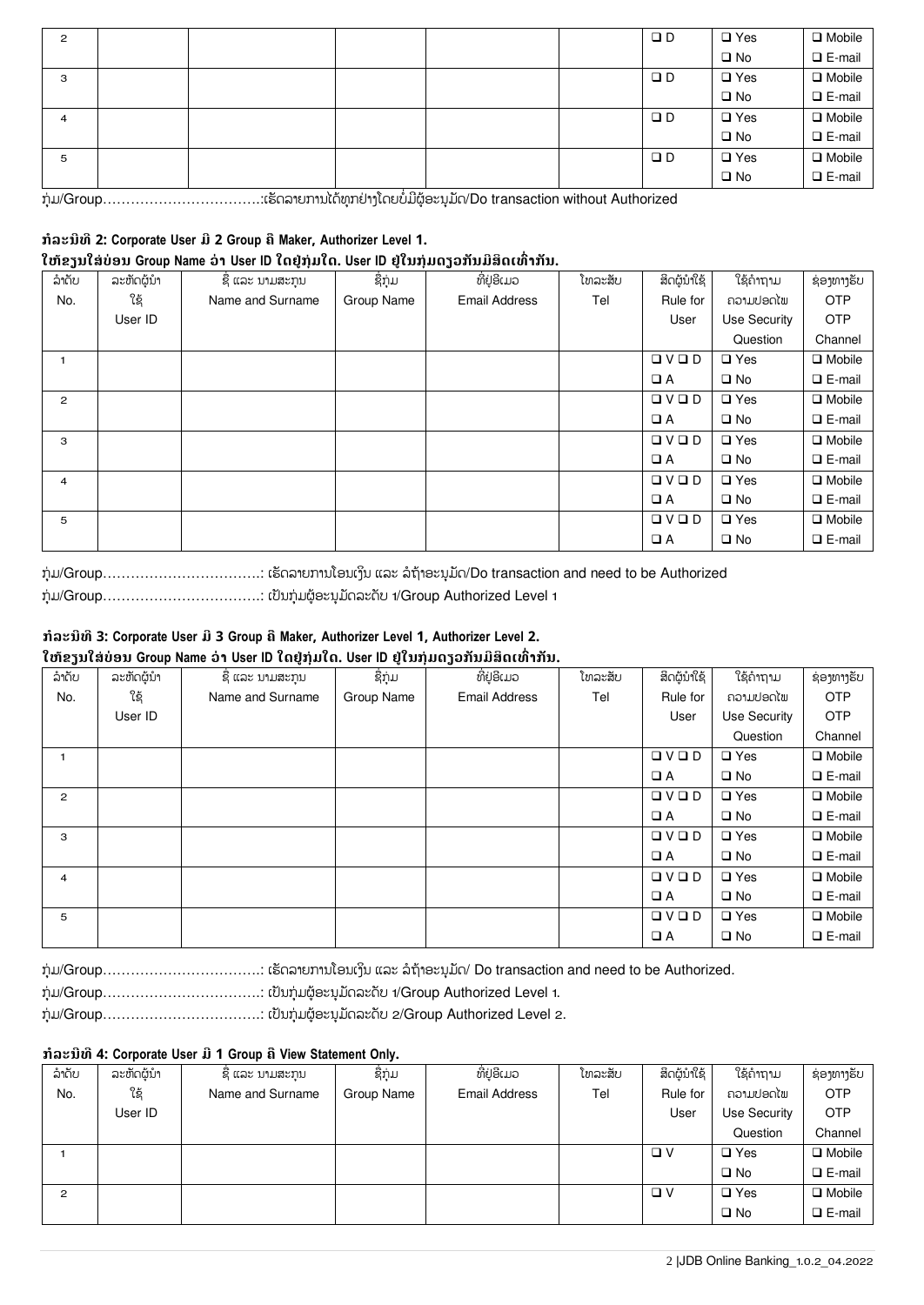| з |  |  | $\Box$ $V$ | $\square$ Yes | $\Box$ Mobile    |
|---|--|--|------------|---------------|------------------|
|   |  |  |            | $\square$ No  | $\n  E-mail\n$   |
| 4 |  |  | $\Box$ $V$ | $\square$ Yes | $\Box$ Mobile    |
|   |  |  |            | $\square$ No  | $\square$ E-mail |
| 5 |  |  | $\Box$ $V$ | $\square$ Yes | $\Box$ Mobile    |
|   |  |  |            | $\square$ No  | $\Box$ E-mail    |

ກຸ່ມ/Group………………………………… ເບິ່ງລາຍການເຄື່ອນໄຫວບັນຊີເທົ່ານັ້ນ/View Statement Only. ໃ

# **4. ລາງລະຬຼຈ CIF ທີື່ະຜູກໃຫ້ກັບ User ID (ຂຼນຽລກ CIF ທີື່ະຜູກໃຫ້ກັບ User ID ສາມາຈມີຫົາງກວໞາ 1 CIF)**

| ລໍາດັບ         | ລະຫັດຜູ້ນໍາໃຊ້ | ເລກ CIF | ຊື່ CIF  | CIF ຫຼັກ    |
|----------------|----------------|---------|----------|-------------|
| No.            | User ID        | CIF No  | CIF Name | CIF Primary |
|                |                |         |          | Yes         |
| $\overline{c}$ |                |         |          | No          |
| 3              |                |         |          | No          |
| 4              |                |         |          | No          |
| 5              |                |         |          | No          |

# **5. ກໍລະນີCorporate User ທີື່ຉໟຬຄການັຈການ User ໃຈໜຶື່ຄໃຫ້ຽຫັນສະຽພາະບາຄບັນຆີໃນ JDB Online Banking ຽທ຺ື່ານັໍ້ນ**

| ລຳດັບ<br>No. | ລະຫັດຜູ້ນຳໃຊ້<br>User ID | ກຳນິດບັນຊີທີ່ບໍ່ຕ້ອງການໃຫ້ລະຫັດຜູ້ນຳໃຊ້ນີ້ກວດເບິ່ງເຫັນ<br>Provide A.C Which does not want this User ID to be visible |                       |  |  |
|--------------|--------------------------|----------------------------------------------------------------------------------------------------------------------|-----------------------|--|--|
|              |                          | ເລກບັນຊີ/Account No.                                                                                                 | ຊື່ບັນຊີ/Account Name |  |  |
| 2            |                          |                                                                                                                      |                       |  |  |
| 3            |                          |                                                                                                                      |                       |  |  |
| 4            |                          |                                                                                                                      |                       |  |  |
| 5            |                          |                                                                                                                      |                       |  |  |

ຂ້າພະເຈົ້າ/ພວກຂ້າພະເຈົ້າ, ຂໍຢັ້ງຢືນວ່າ ຂໍ້ມູນທີ່ໃຫ້ມາຂ້າງເທິງນັ້ນ ແມ່ນຖືກຕ້ອງຕາມຄວາມຈິງທຸກປະການ, ຂ້າພະເຈົ້າ ໄດ້ອ່ານເນື້ອໃນທັງໜົດຢ່າງຄືບຖ້ວນແລ້ວ ແລະ ເຫັນດີຕາມ ຂໍ້ກຳນົດເງື່ອນໄຂຂອງການໃຊ້ບໍລິການ ຫຼື ຜະລິດຕະພັນຕ່າງໆ ທີ່ຂ້າພະເຈົ້າ ໄດ້ເລືອກໃຊ້ບໍລິການ ພ້ອມທັງຍອມຮັບການປ່ຽນແປງເນື້ອໃນບາງສ່ວນ ຫຼື ທັງໝົດຂອງທະນາຄານ ແຕ່ ລະໄລຍະ ໂດຍບໍ່ມີການແຈ້ງລ່ວງໜ້າຈາກທະນາຄານ.

I/We hereby certify that the above information given is true and complete to the best of my/our knowledge. I/We confirm that I/We have read, understood and agree with the terms and conditions made available to me/us by Joint Development Bank for the service chosen by me/us. I/We am/are also bound to accept any changes made by the bank's policies without any further notice whatsoever.

| ້ວນທີ                                          |                                                                                           | <u> ສຳລັບທະນາຄານ</u> : ພະນັກງານໄດ້ກວດສອບຕິວຕິນ ແລະ ເອກະສານຢັ້ງຢືນຕິວຕິນຂອງລູກຄ້າ (KYC) ທີ່ໃຊ້ໃນ |  |  |  |
|------------------------------------------------|-------------------------------------------------------------------------------------------|-------------------------------------------------------------------------------------------------|--|--|--|
|                                                | ການຂໍໃຊ້ບໍລິການເຫັນວ່າຖືກຕ້ອງ ແລະ ຄືບຖ້ວນແລ້ວ/The bank's officers have already verified a |                                                                                                 |  |  |  |
|                                                | customer identity and his/her identification documents and information for using the      |                                                                                                 |  |  |  |
|                                                | services considered correct and complete.                                                 |                                                                                                 |  |  |  |
| ลายเຊับเจ๊าຂອງขับຊิ/Account Holder's Signature |                                                                                           |                                                                                                 |  |  |  |
|                                                | ລະຫັດພະນັກງານ/Officer                                                                     | ລະຫັດພະນັກງານ/Officer ID:                                                                       |  |  |  |
|                                                |                                                                                           |                                                                                                 |  |  |  |
|                                                | ້ວນທີ                                                                                     | ົວນທ                                                                                            |  |  |  |
|                                                |                                                                                           |                                                                                                 |  |  |  |
|                                                |                                                                                           |                                                                                                 |  |  |  |
|                                                |                                                                                           |                                                                                                 |  |  |  |
| ເຈົ້າຂອງບັນຊີມີຫຼາຍລາຍເຊັນ/Joint-Customers     |                                                                                           |                                                                                                 |  |  |  |
|                                                | ี ลายเຊັบพะบัภาาบ/Staff's Signature                                                       | ລາຍເຊັນຜູ້ອະນຸມັດ/Authorized Person                                                             |  |  |  |

<mark>ໝາບເຫດ</mark>: ພະນັກງານ ທຄຣ ໄດ້ກວດແບບຟອມຂໍນໍາໃຊ້ບໍລິການ ຖືກຕ້ອງ ແລະ ຄີບຖ້ວນ:

- $\square$  ປະກອບແບບຟອມຕາມ ທຄຣ ກຳນົດ
- $\square$  ລະບຸຈຸດປະສິງຂໍນໍາໃຊ້ບໍລິການ
- $\square$  ເບີໂທລະສັບ, E-mail, ເລກບັນຊີ, ເອກະສານຄັດຕິດ
- $\Box$  ລູກຄ້າຜູ້ໃຊ້ບໍລິການ ເຊັນ, ຊື່ແຈ້ງ ໃສ່ແບບຟອມ ແລະ ເງື່ອນໄຂ

### **ຽຬກະສານັຈຉິຈ**:

- 1. ບັດປະຈຳຕິວ ຫຼື ສຳມະໂນຄິວ ຫຼື ໜ້າສືຜ່ານແດນ ຂອງຜູ້ຂໍນຳໃຊ້
- 2. ໃບມອບສິດ ຜູ້ຕາງໜ້າມາຟົວຟັນຂໍໃຊ້ບໍລິການ (ຖ້າມີການມອບສິດ)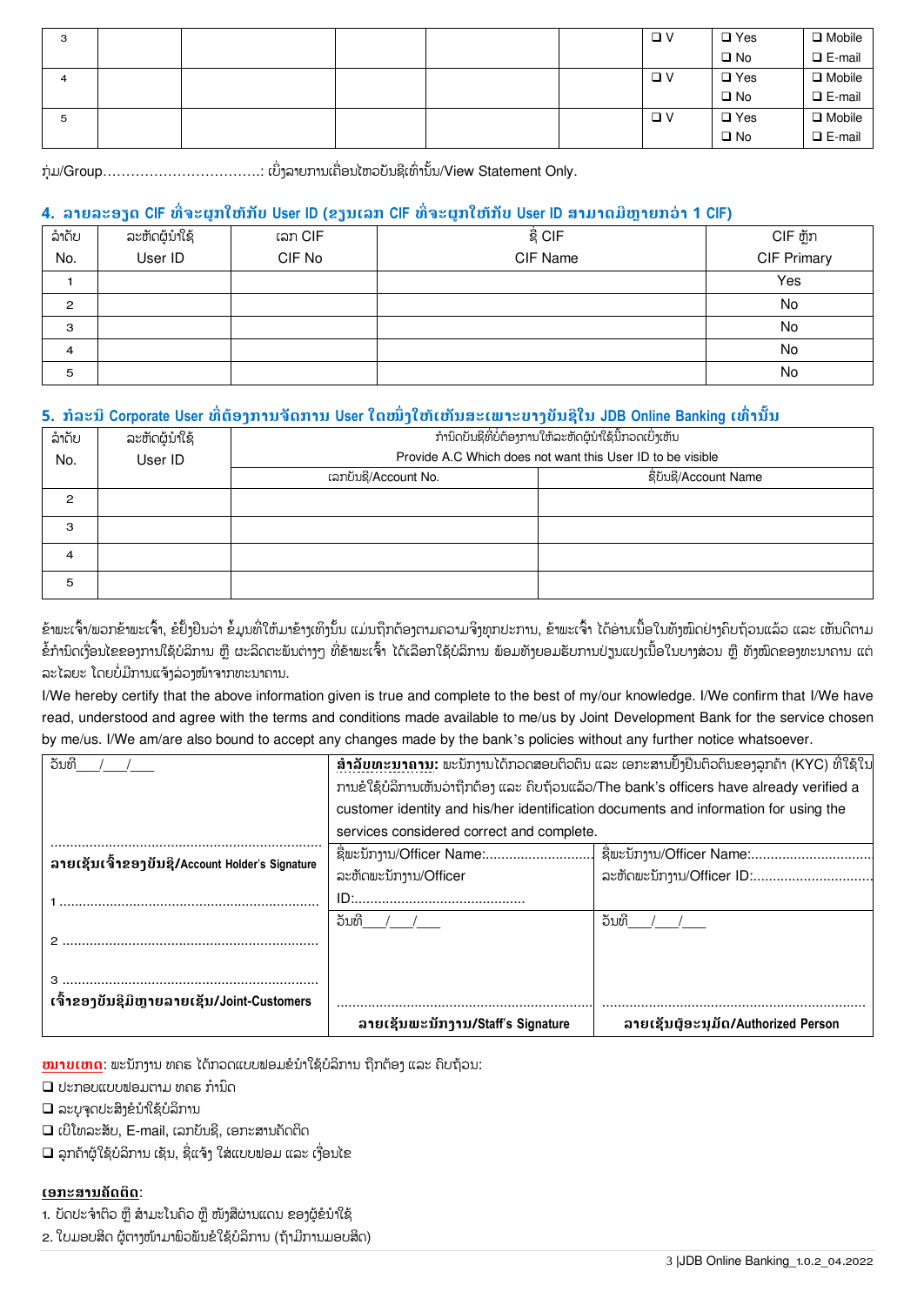# **ຂໍໍ້ກໍານ຺ຈ ລະ ຽຄືື່ຬນໄຂການໃຆ້ບໍລິການ JDB Online Banking**

JDB Online Banking ເປັນການໃຫ້ບໍລິການຂອງ ທຄຣ ຜ່ານເຄືອຂ່າຍອິນເຕີເນັດ ເພື່ອອຳນວຍຄວາມ ສະດວກໃຫ້ແກ່ລຸກຄ້າຜູ້ໃຊ້ບໍລິການ ສາມາດຈັດການທຸລະກຳທາງການເງິນຕ່າງໆ ທີ່ ທຄຣ ກຳນົດໄວ້ໃນປັດຈຸບັນ ແລະ ຈະເປີດໃຫ້ບໍລິການ ໃນອະນາຄິດ ໂດຍລູກຄ້າຜູ້ໃຊ້ບໍລິການ ຕຶກລຶງຍິນຍອມຜູກພັນຕາມຂໍ້ກຳນົດ ແລະ ເງື່ອນໄຂການໃຊ້ບໍລິການ JDB Online Banking ດັ່ງລຸ່ມນີ້:

#### **1. ຬະທິບາງໍາສັບ**

- 1.1 **ທas**: ທະນາຄານຮ່ວມພັດທະນາ.
- 1.2 **JDB Online Banking**: ເປັນການໃຫ້ບໍລິການອອນລາຍຂອງ ທຄຣ ທີ່ລຸກຄ້າສາມາດໃຊ້ບໍລິການຜ່ານ ເຄືອຂ່າຍອິນເຕີເນັດ ໄດ້ຕະຫຼອດ 24 ຊົ່ວໂມງ.
- 1.3 **ລູກຄ້າ**: ເປັນເຈົ້າຂອງບັນຊີເງິນຝາກ ຜູ້ມີສິດສັ່ງຈ່າຍ, ຄຸ້ມຄອງ, ນໍາໃຊ້ບັນຊີເງິນຝາກ ແລະ ນໍາໃຊ້ບໍລິການ JDB Online Banking ຕາມລະບຽບຂອງ ທຄຣ ແລະ ກົດໝາຍ ສປປ ລາວ.
- 1.4 **ຊອງລະຫັດລັບ**: ລະຫັດຜູ້ນໍາໃຊ້ (User ID), ລະຫັດຜ່ານ (Password), ລະຫັດຜ່ານຄັ້ງດຽວ (OTP), SMS OTP, Email OTP...

### **2. ຽຄືື່ຬນໄຂການຂໍນໍາໃຆ້ບໍລິການ JDB Online Banking**

- 2.1 ຕ້ອງມີບັນຊີເງິນຝາກປະຢັດ ຫຼື ກະແສລາຍວັນ ຢູ່ກັບ ທຄຣ;
- 2.2 ຕ້ອງມີອຸປະກອນທີ່ສາມາດຮອງຮັບການນໍາໃຊ້ລະບົບ JDB Online Banking ເຊັ່ນ: ຄອມພິວເຕີ, ສະມາດໂຟນ, ອິນເຕີເນັດ ແລະ ອື່ນໆ;
- 2.3 ມີອາຍຸ 15 ປີ ຂຶ້ນໄປ, ມີເປີໂທລະສັບ, ມືຖື ແລະ ອິເມວ ທີ່ສາມາດຕິດຕໍ່ໄດ້;
- 2.4 ປະກອບແບບຟອມ ແລະ ເອກະສານຄັດຕິດ ຖືກຕ້ອງ, ຄືບຖ້ວນ ຕາມທີ່ ທຄຮ ໄດ້ກຳນົດ.

#### **3. ບໍລິການ JDB Online Banking**

- 3.1 ສາມາດໂອນເງິນໄປບັນຊີອື່ນໄດ້ ຕາມຈຳນວນທີ່ ທຄຮ ກຳນິດໄວ້; ຊຳລະຄ່າສິນຄ້າ ຫຼື ບໍລິການ ສາທາລະນຸ ະໂພກຕ່າງໆໄດ້
- 3.2 ສາມາດເປີດບັນຊີເງິນຝາກປະຈຳ ໂດຍໂອນເງິນຈາກບັນຊີເງິນຝາກປະຢັດ ຫຼື ກະແສລາຍວັນ ທີ່ໄດ້ໃຊ້ ບໍລິການ JDB Online Banking ເຊິ່ງຂໍ້ມູນ ແລະ ເງື່ອນໄຂການສັ່ງຈ່າຍຄືກັນ; ່
- 3.3 ສາມາດເລືອກໄລຍະເວລາໃນການຝາກປະຈຳ ແລະ ເງື່ອນໄຂການຮັບດອກເບ້ຍ ຢູ່ໃນລະບົບ JDB Online Banking; ສາມາດເລືອກເອົາປຶ້ມບັນຊີ ຫຼື ບໍ່ເອົາກໍໄດ້, ຖ້າຕ້ອງການເອົາປຶ້ມບັນຊີ ຕ້ອງໄດ້ແຈ້ງ ໃ ລາຍລະອຽດຂອງ User ID ທີ່ໃຊ້ບໍລິການ ແລະ Customer ID ມາຢັ້ງຢືນເອົາປື້ມບັນຊີ ທີ່ໜ່ວຍ ບໍລິການ ບ່ອນສະໜັກນຳໃຊ້ບໍລິການ JDB Online Banking, ຖ້າຫາກບໍ່ເອົາປຶ້ມບັນຊີ ເມື່ອຄືບກຳນົດ ໃ ລະບົບຈະບີດບັນຊີເງິນຝາກປະຈຳ ໂດຍອັດຕະໂນມັດ ແລະ ໂອນເງິນຕົ້ນທຶນພ້ອມດອກເບ້ຍ ເຂົ້າບັນຊີເງິນ ຝາກປະຢັດ ຫຼື ກະແສລາຍວັນຂອງລູກຄ້າ. ໃນກໍລະນີລຸກຄ້າຕ້ອງການປິດບັນຊີເງິນຝາກປະຈຳ ກ່ອນກຳ ນິດ ຕ້ອງໄດ້ປະກອບແບບຟອມສະເໜີຫາໜ່ວຍບໍລິການ ທີ່ເປີດບັນຊີເງິນຝາກ ທີ່ຂໍນຳໃຊ້ບໍລິການ JDB ່ Online Banking.

#### $4.$  ສິດ ແລະ ຄວາມຮັບຜິດຊອບຂອງ ທຄຣ

- 4.1 ທຄຮ ມີສິດປ່ຽນແປງຂໍ້ກຳນິດ ແລະ ເງື່ອນໄຂນີ້ບາງສ່ວນ ຫຼື ທັງໝິດ; ປ່ຽນແປງຄ່າທຳນຽມບໍລິການຕ່າງໆ ຕາມສະນະໂຍບາຍຂອງ ທຄຣ ໃນແຕ່ລະໄລຍະ ໂດຍບໍ່ມີການແຈ້ງລ່ວງໜ້າ;
- 4.2 ທຄຮ ມີສິດຢຸດໃຫ້ບໍລິການບາງສ່ວນ ຫຼື ທັງໜິດ ຫຼື ໃຫ້ບໍລິການລຸກຄ້າສະເພາະກຸ່ມ ໂດຍບໍ່ມີການແຈ້ງ ລ່ວງໜ້າ;
- 4.3 ທຄຮ ມີສິດຍິກເລີກການໃຊ້ບໍລິການເວລາໃດກໍໄດ້ ໂດຍບໍ່ແຈ້ງໃຫ້ລຸກຄ້າຜູ້ໃຊ້ບໍລິການຊາບ ໃນກໍລະນີ ທຄຣ ບໍ່ສາມາດຫັກເງິນຄ່າທຳນຽມບໍລິການລາຍເດືອນ ຈາກບັນຊີເງິນຝາກຂອງລຸກຄ້າຜູ້ໃຊ້ບໍລິການໄດ້ ແລະ ທຄຣ ມີສິດຮຽກເກັບເງິນຄ່າທໍານຽມທີ່ຍັງຄ້າງທັງໜິດກັບລຸກຄ້າຜູ້ໃຊ້ບໍລິການ;
- 4.4 ທຄຮ ມີສິດຍິກເລີກການໃຊ້ບໍລິການ ໃນກໍລະນີ ລຸກຄ້າຜູ້ໃຊ້ບໍລິການ ທີ່ບໍ່ປະຕິບັດຕາມຂໍ້ກໍານິດ ແລະ ເງື່ອນໄຂຕ່າງໆ ທີ່ກ່ຽວຂ້ອງກັບການບໍລິການ JDB Online Banking ຂອງ ທຄຣ;
- 4.5 ກໍລະນີລູກຄ້າຜູ້ໃຊ້ບໍລິການ ເຮັດທຸລະກຳດ້ານການເງິນຜ່ານລະບິບ JDB Online Banking ໂດຍບໍ່ ໃ ຖືກຕ້ອງຕາມລະບຽບກິດໝາຍ ຫື ລະເມີດລະບຽບຂອງ ທຄຮ, ທຄຮ ສາມາດດໍານເນີນຄະດີກັບລກຄ້າຜ້ ໃຂ້ບໍລິການ ຕາມລະບາບກົດໝາຍ:
- 4.6 ສິ່ງຂໍ້ຄວາມ SMS Alert ແຈ້ງເຕືອນທຸກຄັ້ງ ເມື່ອມີລາຍການເຄື່ອນໄຫວໃນບັນຊີ ສຳລັບລຸກຄ້າໄດ້ ລິງທະບຽນນຳໃຊ້ບໍລິການ;
- $4.7$   $10.55$ ່ເຮັບຜິດຊອບຕໍ່ຄວາມເສຍຫາຍຕ່າງໆ ທີ່ເກີດຂຶ້ນອັນເນື່ອງມາຈາກລຸກຄ້າຜູ້ໃຊ້ບໍລິການບໍ່ ໃ ່ ປະຕິບັດຕາມເງື່ອນໄຂຕ່າງໆ ໂດຍລຸກຄ້າຜູ້ໃຊ້ບໍລິການກົດລິ້ງທີ່ບໍ່ປອດໄພ ແລະ ອັບເດດຂໍ້ມຸນໃຫ້ຜູ້ບໍ່ຫວັງ ດີສ້າງຄວາມເສຍຫາຍແກ່ຕິນເອງ;
- 4.8 ທຄຣ ຈະບໍ່ຮັບຜິດຊອບຕໍ່ຄວາມເສຍຫາຍຕ່າງໆ ທີ່ເກີດຂຶ້ນກ່ອນການລະງັບ ຫຼື ຍິກເລີກນຳໃຊ້ບໍລິການ ໃ JDB Online Banking ຂອງລຸກຄ້າຜູ້ໃຊ້ບໍລິການ;
- 4.9 ທຄຮ ຈະບໍ່ຮັບຜິດຊອບຕໍ່ຄວາມເສຍຫາຍຕ່າງໆ ໃນກໍລະນີລຸກຄ້າເຮັດຜິດກິດລະບຽບຂອງການໂອນເງິນ ໃນລະບົບ JDB Online Banking.

#### **5. ສິຈ ລະ ວາມອັບຜິຈຆຬບຂຬຄ ລູກໟາ**

- 5.1 ເມື່ອລຸກຄ້າໄດ້ຮັບລະຫັດ (PIN) ຈາກ ທຄຮ ເພື່ອເຂົ້າສຸ່ລະບົບຄັ້ງທຳອິດແລ້ວ ຕ້ອງໄດ້ປ່ຽນໃຊ້ລະຫັດໃໝ່ ຕາມຂັ້ນຕອນໃນລະບົບແບບອັດຕະໂນມັດ;
- 5.2 ລູກຄ້າ ຕ້ອງເກັບຮັກສາ User ID, Password ແລະ ຄຳຖາມຄວາມປອດໄພ ເປັນຄວາມລັບ, ໃນ ກໍລະນີລຸກຄ້າ ລືມລະຫັດ ຫຼື ຂໍ້ມຸນການນຳໃຊ້ ລຸກຄ້າສາມາດກິດລືມລະຫັດຜ່ານ ແລະປ່ຽນລະຫັດຜ່ານ ແບບອອນລາຍໂດຍມີການກວດສອບຄວາມເປັນເຈົ້າຂອງບັນຊີ;
- 5.3 ການເພີ່ມ ຫຼື ປ່ຽນແປງຂໍ້ມູນບັນຊີເງິນຝາກ ລຸກຄ້າຕ້ອງໄດ້ເຂົ້າມາພົວພັນກັບ ທຄຮ ໂດຍຖືບັດປະຈຳຕົວ ແລະ ປື້ມບັນຊີເງິນຝາກ ເພື່ອເປັນເອກະສານຢັ້ງຢືນ;
- 5.4 ລຸກຄ້າຍິນດີໃຫ້ຄວາມຮ່ວມມື ໃນການກວດສອບ ການເຄື່ອນໄຫວທຸລະກຳທາງດ້ານການເງິນທັງໝົດທີ່ ໃ ກ່ຽວຂ້ອງກັບການໃຊ້ບໍລິການ ເມື່ອມີການສະເໜີຂໍຂໍ້ມູນຈາກເຈົ້າໜ້າທີ່ຂອງລັດ ທີ່ມີສິດອໍານາດ ຫຼື ຕາມ ນະໂຍບາຍຂອາ ທຄຣ:
- 5.5 ລຸກຄ້າທີ່ຂໍລິງທະບຽນ ຕ້ອງສະໜອງຂໍ້ມູນໃສ່ແບບຟອມສະໝັກ ແລະ ລິງລາຍເຊັນໃຫ້ຖືກຕ້ອງຄົບຖ້ວນ ຕາມເງື່ອນໄຂໃນບັນຊີເງິນຝາກ. ກໍລະນີລຸກຄ້າ ບຸກຄິນ ຫຼື ນິຕິບຸກຄິນ ທີ່ບໍ່ແມ່ນເຈົ້າຂອງບັນຊີເງິນຝາກ ມ<sub>ີ</sub> ພົວພັນລິງທະບຽນ ຕ້ອງໄດ້ເຮັດໃບມອບສິດ ໃຫ້ຜູ້ຕາງໜ້າມາລິງທະບຽນແທນ;
- 5.6 ຖ້າມີການເຊັນຮ່ວມ 2 ລາຍເຊັນຂຶ້ນໄປ ຕ້ອງພ້ອມກັນລິງລາຍເຊັນ ໃສ່ແບບຟອມສະໝັກນໍາໃຊ້ບໍລິການ JDB Online Banking ຈັງສາມາດເປີດໃຊ້ບໍລິການ; ່
- 5.7 ລຸກຄ້າຕ້ອງປະຕິບັດຕາມຂັ້ນຕອນ, ຄ່ມືການນໍາໃຊ້, ຄໍາແນະນໍາ, ຂໍ້ກໍານິດ, ລະບຽບ, ແຈ້ງການ ຂອງ ທຄຣ ທີ່ກຳນົດອອກ ໃນແຕ່ລະໄລຍະ;
- 5.8 ກໍລະນີພິບຂໍ້ສິງໄສທີ່ຜິດປົກກະຕິ ຂອງການເຄື່ອນໄຫວທຸລະກຳ ໃນບັນຊີຂອງຕິນ ຕ້ອງແຈ້ງ ທຄຣ ຣັບຊາບ ທັນທີ ເພື່ອກວດສອບ;
- 5.9 ໃນການໂອນເງິນຫາບັນຊີຜູ້ອື່ນ ຈະມີການປ້ອງກັນຄວາມປອດໄພ ໂດຍການຕອບຄຳຖາມຄວາມປອດໄພ ກ່ອນ (Security Question). ກໍລະນີລຸກຄ້າລືມຄຳຖາມຄວາມປອດໄພ ຕ້ອງເຂົ້າມາພົວພັນ ທຄຮ ເພື່ອຂຽນຟອມຂໍແກ້ໄຂຄຳຖາມຄວາມປອດໄພໃໝ່ ໃນວັນເວລາເຮັດວຽກຂອງ ທຄຣ $;$
- 5.10 ລູກຄ້າຜູ້ໃຊ້ບໍລິການ JDB Online Banking ຕ້ອງຮັກສາ User ID, Password, ລະຫັດ OTP ແລະ ລະຫັດອື່ນໆ ໃຫ້ເປັນຄວາມລັບສ່ວນຕິວ. ບຸກຄິນທີ່ຮຸ້ User ID, Password ທີ່ເຂົ້າລະບົບໄດ້ ໃ ທຄຮ ຖືວ່າການດໍາເນີນທຸລະກໍາຕ່າງໆ ແມ່ນລຸກຄ້າຜູ້ໃຊ້ບໍລິການ ເປັນຜູ້ດໍາເນີນການເອງທັງໜິດ;
- 5.11 ກໍລະນີຂໍ້ມູນທາງປັນຊີຂອງລູກຄ້າຜູ້ໃຊ້ບໍລິການ JDB Online Banking ຖືກເປີດເຜີຍໃຫ້ແກ່ບຸກຄິນ ອື່ນ ເນື່ອງຈາກລຸກຄ້າຜູ້ໃຊ້ບໍລິການເອງ, ລຸກຄ້າຜູ້ໃຊ້ບໍລິການຕ້ອງຮັບຜິດຊອບເອງ;
- 5.12 ກໍລະນີລຸກຄ້າຜູ້ໃຊ້ບໍລິການ ໂອນໄປຜິດບັນຊີປາຍທາງ ແມ່ນຕິນເອງຕ້ອງທວງນຳບັນຊີປາຍທາງເອງ ເຊິ່ງ ໃ ກໍລະນິລຸກຄຳຜູ້ໃຊ້ບໍລິການ ໄອນໄປຜິດບັນຊີປາຍທາງ ແມ່ນຕິນເອງຕ້ອງທວງນຳບັນຊີປາຍທາງເອງ ເຊິ່ງ<br>ຂໍ້ມູນບັນຊີປາຍທາງດັ່ງກ່າວ ທຄຣ ຈະເປັນຜູ້ສະໜອງໃຫ້ ຕາມລະບຽບການ.

### **6. ລາງການທີື່ບໍື່ສໍາຽລັຈ**

- 6.1 ຊ່ວງເວລາທີ່ລະບົບຢຸດດໍານເນີນການຊົ່ວຄາວ ຫຼື ສະຫຼຸບປະມວນຜິນ (ເວລາ Cut-off) ອາດຈະຖືກແຈ້ງ ປະຕິເສດໃນການດໍາເນີນການ ຫຼື ຖືກດໍາເນີນການ ໃນວັນລັດຖະການຖັດໄປ ໂດຍອັດຕະໂນມັດ;
- 6.2 ລະບິບ JDB Online Banking ບໍ່ຮັບຮອງການປ້ອນຂໍ້ມູນຕົວພິມພາສາລາວ;
- 6.3 ຄວາມບຶກຜ່ອງຂອງລະບິບຄອມພິວເຕີ ແລະ ລະບິບການສື່ສານຂອງລຸກຄ້າ ຫຼື ລະບິບເຄືອຂ່າຍໃຫ້ບໍລິການ ອິນເຕີເນັດ:
- 6.4 ບັນຫາລະບົບຂັດຂ້ອງທາງດ້ານເຕັກນິກຊົ່ວຄາວ;
- 6.5 ບັນຫາດ້ານໄພທຳມະຊາດ ເຊັ່ນ: ນ້ຳຖ້ວມ, ຟ້າຜ່າ, ລິມພະຍຸ, ເຫດສຸດວີໄສອື່ນໆ ທີ່ເຮັດໃຫ້ທຸລະກຳການ ້ ເງິນບໍ່ສາມາດດຳເນີນການໄດ້;
- 6.6 ລຸກຄ້າຜູ້ໃຊ້ບໍລິການ ໃສ່ລະຫັດຜິດເກີນ 5 ຄັ້ງ User ID ຈະຖືກລະງັບການນຳໃຊ້ຊົ່ວຄາວ ໂດຍ ฉีดตะโบบัด
- 6.7 ບັນຫາທີ່ເກີດຈາກລຸກຄ້າຜູ້ໃຊ້ບໍລິການ ເຊັ່ນ: ໂອນເງິນຜິດ, ລະບຸເລກບັນຊີຜິດ ຫຼື ຖືກສໍ້ໂກງຊັບ ແລະ ່ ອື່ນໆ.

#### 7. ວ່າດ້ວຍລູກຄ້າຜູ້ໃຊ້ບໍລິການ

ລຸກຄ້າຜູ້ໃຊ້ບໍລິການ ຍິນຍອມ, ຮັບຊາບ ແລະ ຕຶກລຶງກັບ ທຄຮ ດັ່ງນີ້:

- 7.1 ລຸກຄ້າຍອມຮັບ ແລະ ຮັບຮຸ້ການປ່ຽນແປງຂໍ້ກໍານິດ ແລະ ເງື່ອນໄຂ, ວິງເງິນສູງສຸດໃນການໂອນຕໍ່ມື້ ແລະ ອັດຕາຄ່າທຳນຽມຕ່າງໆ ຕາມລະບຽບຂອງ ທຄຮ ທີ່ກຳນົດອອກ ໃນແຕ່ລະໄລຍະ;
- 7.2 ລູກຄ້າຍິນຍອມຈ່າຍຄ່າທຳນຽມ, ຄ່າໃຊ້ຈ່າຍຕ່າງໆ ໂດຍໃຫ້ ທຄຮ ຫ້ກຈາກບັນຊີເງິນຝາກປະຢັດ ຫຼື ກະແສລາຍວັນຂອງລຸກຄ້າ ຕາມລະບຽບ ແລະ ເງື່ອນໄຂ ທີ່ ທຄຣ ໄດ້ກຳນິດອອກ ໃນແຕ່ລະໄລຍະ;
- 7.3 ກ່ອນການເຮັດລາຍການທຸລະກຳການເງິນ ລູກຄ້າຮັບປະກັນແລ້ວວ່າ ຍອດເງິນເຫຼືອໃນບັນຊີຂອງຕິນມີ ພຽງພໍຕໍ່ການເຮັດທຸລະກຳ ແລະ ຫັກຄ່າທຳນຽມຕ່າງໆ ຕາມລະບຽບຂອງ ທຄຣ.
- 7.4 ລຸກຄ້າຜູ້ໃຊ້ບໍລິການ ຈະບໍ່ອັບເດດຂໍ້ມູນເລກບັນຊີ, User ID, Password, ລະຫັດໂອນເງິນຈາກສື່ ໃ ຫຼອກລວງ ຕາມລິ້ງໃນເວັບໄຊ, ຂໍ້ຄວາມສັ້ນ ແລະ ສື່ໂຄສະນາອອນລາຍທີ່ບໍ່ແມ່ນມາຈາກເວັບໄຊຫຼັກຂອງ ທຄຣ, ເມື່ອຟົບເຫັນກໍລະນີສິ່ງໄສດັ່ງກ່າວ ຕ້ອງແຈ້ງ ທຄຣ ຣັບຊາບ;
- 7.5 ການຊໍາລະສະສາງຄ່າສາທາລະນຸປະໂພກ ຫຼື ຜະລິດຕະຟັນອື່ນໆຂອງ ທຄຣ ຜ່ານ JDB Online Banking ລຸກຄ້າຜູ້ໃຊ້ບໍລິການ ຕ້ອງປະຕິບັດຕາມຄຸ່ມື, ຄຳແນະນຳ, ລິງທະບຽນເຂົ້ານຳໃຊ້ ບໍລິສັດ ຜູ້ໃຫ້ ບໍລິການ ແລະ ຂໍ້ມູນຜູ້ຊຳລະໃຫ້ຖືກຕ້ອງ. ໃນກໍລະນີ ລູກຄ້າຊຳລະຜິດພາດໃຫ້ພົວພັນກັບ ທຄຮ ທັນທີ;
- 7.6 ລຸກຄ້າຜູ້ໃຊ້ບໍລິການ ຕ້ອງ Login ເຂົ້າລະບົບຜ່ານເວັບໄຊ ຫຼື ຊ່ອງທາງ Mobile Application ຂອງ ທຄຮ ເທົ່ານັ້ນ (ໝາຍເຫດ: Mobile Application ໃຊ້ໄດ້ສະເພາະລະບົບ IOS ແລະ Android, ສ່ວນ Mobile ຫຼື Tablet ທີ່ບໍ່ໄດ້ໃຊ້ 2 ລະບົບນີ້ສາມາດເຂົ້າ Login ຜ່ານ Mobile Browser);
- 7.7 ລຸກຄ້າຜູ້ໃຊ້ບໍລິການ ທີ່ບໍ່ປະຕິບັດຕາມຂໍ້ກຳນົດ ແລະ ເງື່ອນໄຂຕ່າງໆ ທີ່ກ່ຽວຂ້ອງກັບການບໍລິການ JDB Online Banking ຂອງ ທຄຣ ເຊິ່ງເປັນສາເຫດເຣັດໃຫ້ຖືກຢຸດຕິການໃຫ້ບໍລິການ ທັນທີ; ່
- 7.8 ຖ້າລຸກຄ້າຜູ້ໃຊ້ບໍລິການ ຍັງບໍ່ເຂົ້າໃຈແຈ້ງບາງເນື້ອໃນ ຫຼື ເງື່ອນໄຂ ຂອງການໃຫ້ບໍລິການ ຄວນສອບຖາມ ໃ ພະນັກງານ ທຄຮ ທີ່ກ່ຽວຂ້ອງ ເພື່ອຂໍຄຳອະທິບາຍໃຫ້ຈະແຈ້ງ.

### **8. ການກ້ໄຂຂໍໍ້ຂັຈງຸ່ຄ**

ກໍລະນີມີຂໍ້ຂັດແຍ່ງເກີດຂຶ້ນຈາກການນໍາໃຊ້ບໍລິການ JDB Online Banking ລະຫວ່າງ ທຄຮ ແລະ ລຸກຄ້າຜູ້ ໃຊ້ບໍລິການ ໃຫ້ປຶກສາຫາລືກັນ ແລະ ຮ່ວມມືກັນແກ້ໄຂບັນຫາໂດຍສັນຕິ, ແຕ່ຖ້າບໍ່ສາມາດແກ້ໄຂຮ່ວມກັນໄດ້ ຝ່າຍກ່ຽວຂ້ອງສາມາດສະເໜີຂໍ້ຂັດແຍ່ງດັ່ງກ່າວ ຕາມຂະບວນການຍຸຕິທຳຂອງ ສປປ ລາວ.

#### **9. ການັຈຉັໍ້ຄປະຉິບັຈ**

ຂໍ້ກຳນົດ, ເງື່ອນໄຂ ແລະ ເອກະສານຄັດຕິດທີ່ກ່ຽວຂ້ອງກັບການໃຊ້ບໍລິການ JDB Online Banking ຂອງ ທຄຣ ລຸກຄ້າໄດ້ອ່ານ, ເຂົ້າໃຈ, ຮັບຮຸ້ ແລະ ຍິນຍອມປະຕິບັດໃຫ້ຖືກຕ້ອງທຸກປະການ ເຊິ່ງບັນດາເອກະສານ ່ ້ດັ່ງກ່າວ ມີຜືນບັງຄັບໃຊ້ນັບແຕ່ວັນທີ່ລຸກຄ້າໃຫ້ຂໍ້ມູນ, ລຶງລາຍເຊັ່ນ ແລະ ປະທັບຕາໃສ່ແບບຟອມຂໍນຳໃຊ້ບໍລິການ ານນັ້ງ ບຸລາ

| ້ວນທີ່:      | ລັນທີ່        |
|--------------|---------------|
| ພະນັກງານ ທຄຣ | ເຈົ້າຂອງບັນຊີ |